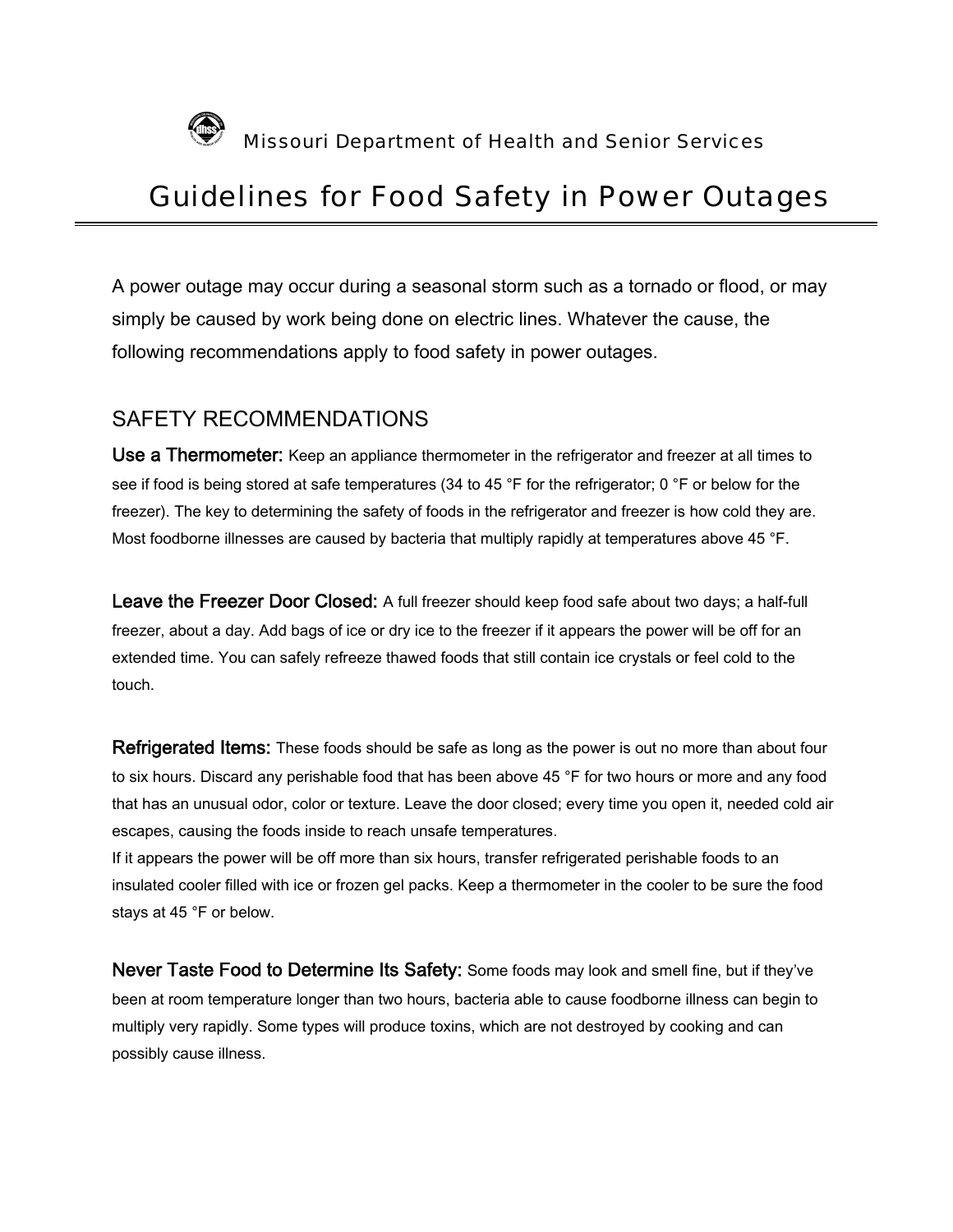### POWER OUT CHART

Use the following charts to decide which foods are safe to eat when the power is

restored.

## **Refrigerator Foods**

| When to Save and When to Throw It Out                                                                                                                                                                                                 |                                               |
|---------------------------------------------------------------------------------------------------------------------------------------------------------------------------------------------------------------------------------------|-----------------------------------------------|
| <b>FOOD</b>                                                                                                                                                                                                                           | Held above 45 $\degree$ F for<br>over 2 hours |
| <b>MEAT, POULTRY, SEAFOOD</b><br>Raw or leftover cooked meat, poultry, fish, or seafood; soy meat substitutes, gravy,<br>stuffing, broth, lunchmeats, hot dogs, bacon, sausage, dried beef                                            | <b>Discard</b>                                |
| <b>CHEESE</b><br>Soft Cheeses: blue/bleu, Roquefort, Brie, Camembert, cottage, cream, Edam,<br>Monterey Jack, ricotta, mozzarella, Muenster, Neufchatel, Queso blanco fresco,<br>Processed Cheeses, Shredded Cheeses, Low-fat Cheeses | <b>Discard</b>                                |
| Hard Cheeses: Cheddar, Colby, Swiss, Parmesan, provolone, Romano, Grated<br>Parmesan, Romano, or combination (in can or jar)                                                                                                          | Safe                                          |
| <b>DAIRY</b><br>Milk, cream, sour cream, buttermilk, evaporated milk, yogurt, eggnog, soy milk, Baby<br>formula, opened                                                                                                               | <b>Discard</b>                                |
| Butter, margarine                                                                                                                                                                                                                     | Safe                                          |
| <b>EGGS</b><br>Fresh eggs, hard-cooked in shell, egg dishes, egg products, Custards and puddings                                                                                                                                      | <b>Discard</b>                                |
| <b>CASSEROLES, SOUPS, STEWS</b>                                                                                                                                                                                                       | <b>Discard</b>                                |
| <b>FRUITS</b><br>Fresh fruits, cut                                                                                                                                                                                                    | <b>Discard</b>                                |
| Fruit juices, opened, Canned fruits, opened, Fresh fruits, coconut, raisins, dried fruits,<br>candied fruits, dates                                                                                                                   | Safe                                          |
| <b>SAUCES, SPREADS, JAMS</b><br>Opened mayonnaise, tartar sauce, horseradish                                                                                                                                                          | Discard if above 50 °F<br>for over 8 hrs.     |
| Peanut butter, Jelly, relish, taco sauce, mustard, catsup, olives, pickles,<br>Worcestershire, soy, barbecue, Hoisin sauces, Opened vinegar-based dressings                                                                           | Safe                                          |
| Fish sauces (oyster sauce), Opened creamy-based dressings, Spaghetti sauce,<br>opened jar                                                                                                                                             | Discard                                       |
| BREAD, CAKES, COOKIES, PASTA, GRAINS<br>Bread, rolls, cakes, muffins, quick breads, tortillas, Breakfast foods -waffles,<br>pancakes, bagels                                                                                          | Safe                                          |
| Refrigerator biscuits, rolls, cookie dough, Cooked pasta, rice, potatoes, Pasta salads<br>with mayonnaise or vinaigrette, Fresh pasta, Cheesecake                                                                                     | Discard                                       |
| PIES, PASTRY<br>Pastries, cream filled, Pies – custard, cheese filled, or chiffon; quiche                                                                                                                                             | Discard                                       |
| Pies, fruit                                                                                                                                                                                                                           | Safe                                          |
| <b>VEGETABLES</b><br>Fresh mushrooms, herbs, spices, Vegetables, raw                                                                                                                                                                  | Safe                                          |
| Greens, pre-cut, pre-washed, packaged, Vegetables, cooked; tofu, Vegetable juice,<br>opened, Baked potatoes, Commercial garlic in oil, Potato Salad                                                                                   | <b>Discard</b>                                |